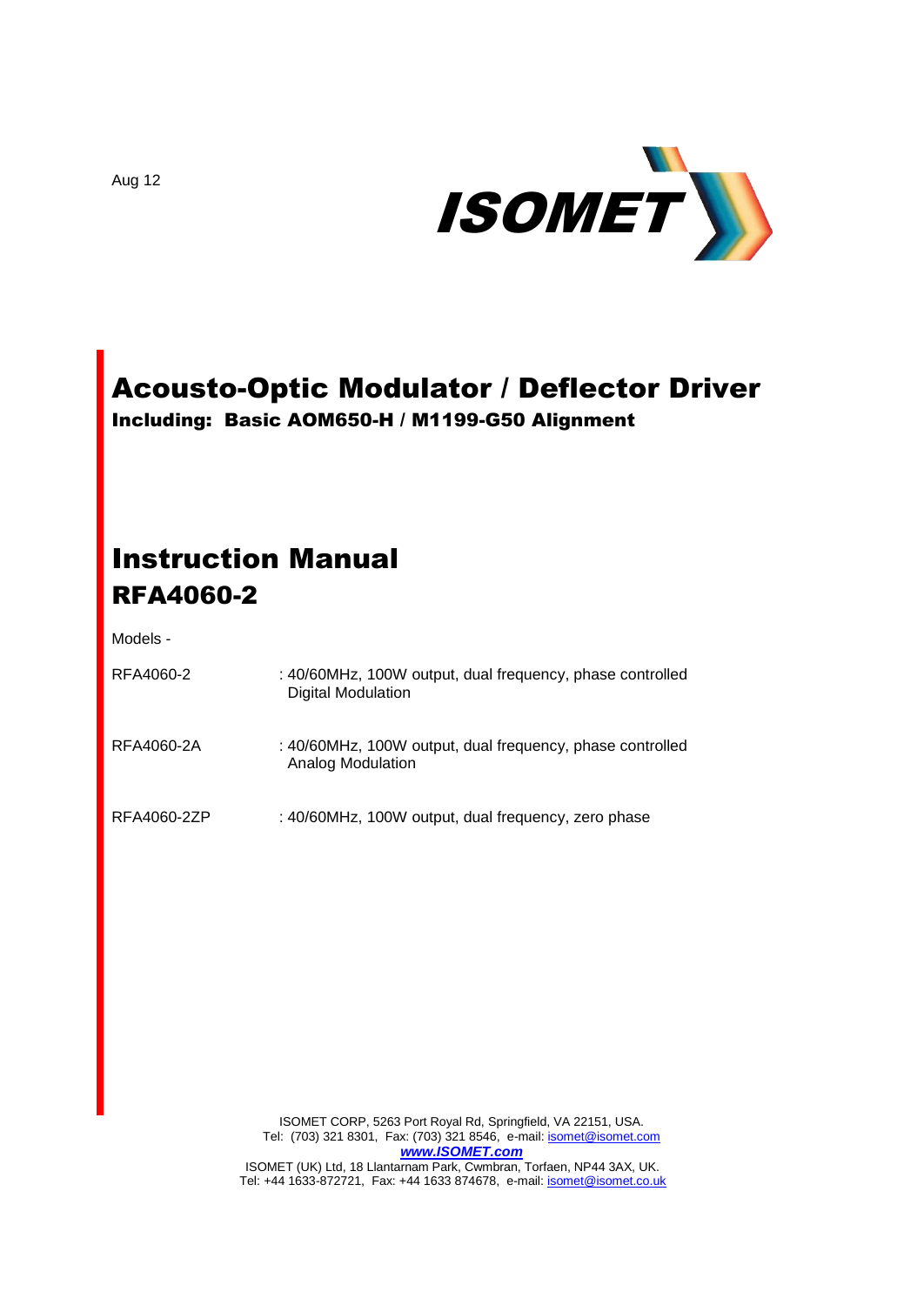

#### 1. GENERAL

The Model RFA4060-2 is a class A amplifier designed to drive the AOM650 / M1199 series of Isomet High Power Germanium Acousto-Optic Modulator/Deflectors with up to 180Watts power at 40/ 60 MHz. The RFA4060-2 exhibits phase shifting between the two RF output channels. Phase shifting is the basis of the beam-steering technique used in Isomet wideband AO deflectors and ensures optimum efficiency across the bandwidth of the deflector. [Note: Model RFA4060-2ZP has a zero phase shift between the RF output channels].

The driver accepts a modulating input signal and provides a double-sideband amplitude modulated RF output to the acousto-optic modulator. A second input selects the carrier (centre) frequency. A summary of the driver specification is shown in the following table:

| Model      | Application                                 | Center Frequency                                                                         | <b>Total Output Power</b> |
|------------|---------------------------------------------|------------------------------------------------------------------------------------------|---------------------------|
| RFA4060-2  | Dual spot Mode<br><b>Digital Modulation</b> | 40MHz and 60MHz.<br>Generates 2 active<br>1 <sup>st</sup> orders<br>(Not simultaneously) | > 180.0 Watt              |
| RFA4060-2A | As above<br>Analog modulation/power control |                                                                                          |                           |
|            | RFA4060-2ZP Single spot Mode.               | 40MHz or 60MHz                                                                           | > 180.0 Watt              |

Allows continuous RF One freq' is selected to to be applied to  $AOM$  generate the active  $1<sup>st</sup>$  order for thermal stability. (Other beam dumped)

Figure 2 is a block diagram of the driver. The two center frequencies are determined by free-running quartz-crystal oscillators. The frequency is accurate to within  $\pm$  0.003% and the stability is better than  $\pm$  0.003%; the oscillator is not temperature stabilized.

A high-frequency, diode ring modulator is used to amplitude-modulate the RF carriers. Single turn potentiometers provide gain control for adjusting the maximum r-f power for both outputs of the Driver at each frequency.

A solid state switched delay unit generates the correct phase control between the outputs depending on the selected spot frequency (i.e. 40 or 60 MHz). A MMIC r-f pre-amplifier stage isolates the low level modulation and phase control circuitry from the power amplifier stages.

The two power amplifier stages function in parallel and are designed to operate at full rated power into a 50 $\Omega$  load with 100% duty cycle.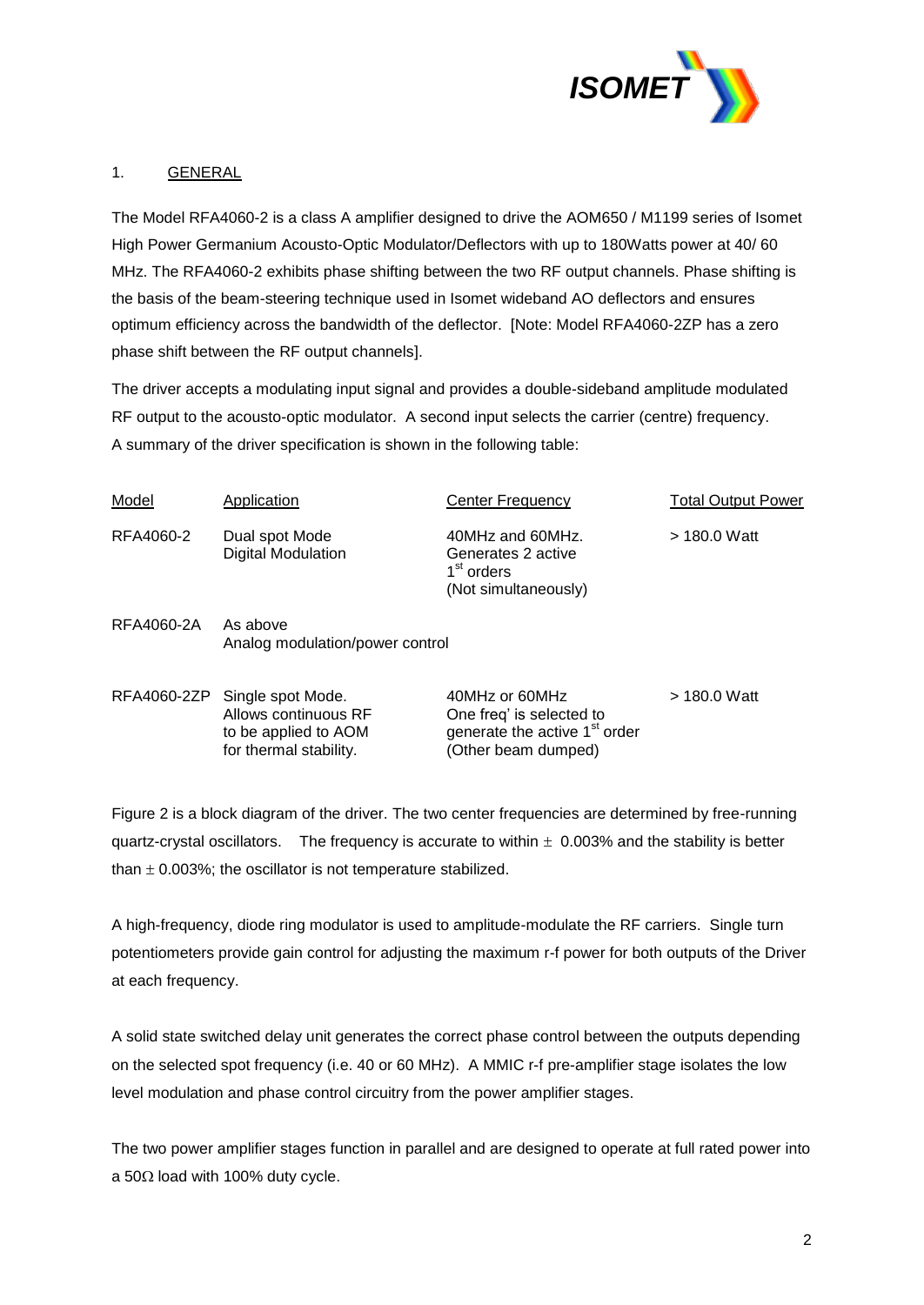

There are two control inputs,

1: Frequency Select TTL input for switching the RF Output frequency.

Note: This input is internally pulled low.

A TTL low level will select 60MHz.

A TTL high level will select 40MHz.

2: Amplitude Modulation input.

This one input controls both RF outputs simultaneously and there are two options depending on the driver model:

RFA4060-2, Digital Modulation, TTL equivalent ON:OFF control.

An input swing of > 2.7V volt (positive with respect to ground) will drive the RF On. An input voltage of less than 0.8V will drive the RF Off.

RFA4060-2A, Analog Modulation, Continuous RF amplitude control.

The response is pseudo linear.

An input of 0.0V volt will generate the minimum RF (OFF).

An input voltage of 10V will generate the maximum RF output.

The RF switching rise and fall time for the amplifier is approx 200nsec. The maximum RF output at each frequency is set by the power adjust potentiometers PWR ADJ1 (40MHz) and PWR ADJ2 (60MHz)

**NOTE : Maximum RF power = fully clockwise**

**The digital input levels must not exceed 7 volts The analog input levels must not exceed 15 volts Water cooling is mandatory. The heatsink temperature must not exceed 70C.** 

**SERIOUS DAMAGE TO THE AMPLIFIER MAY RESULT IF THE TEMPERATURE EXCEEDS 70C. SERIOUS DAMAGE TO THE AMPLIFIER MAY ALSO RESULT IF THE RF OUTPUT CONNECTOR IS OPERATED OPEN-CIRCUITED OR SHORT-CIRCUITED.**

A low impedance d-c power source is required. The operating voltage is +24V or +28Vdc at a current drain of approximately 15A. The external power source should be regulated to  $\pm$  2% and the power supply ripple voltage should be less than 200mV for best results. Higher RF output power is achieved at 28Vdc.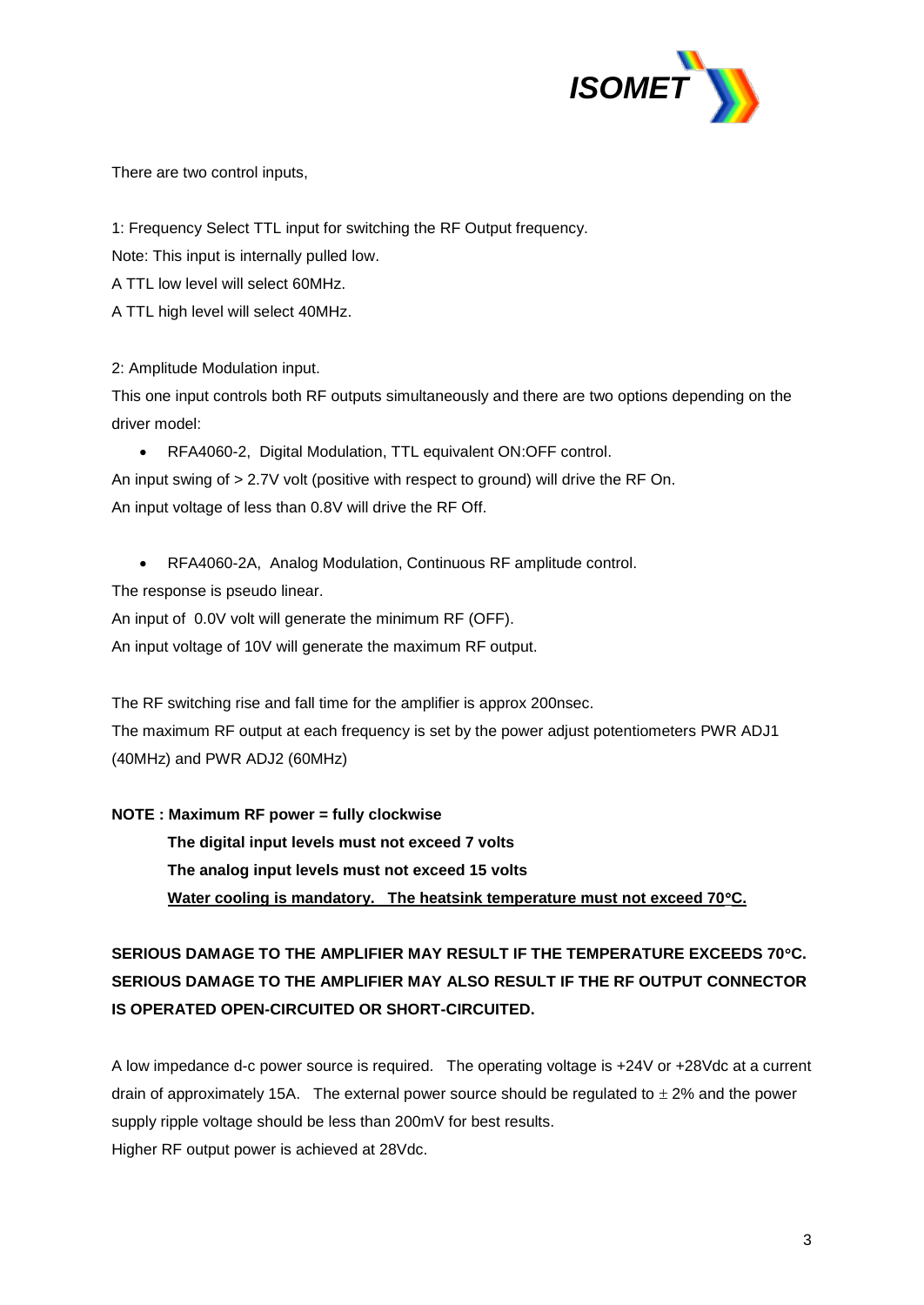

# 2.0 DIGITAL MODULATION

The RF POWER ADJUST control sets the peak driver output for the ON condition (TTL=1). A low level input (TTL=0) will turn the RF output OFF.

Figure 3 illustrate the modulation waveforms

#### 2.1 LED INDICATOR

The front panel bi-colour LED indicator serves to indicate a number of possible operating states. (Note: early versions fitted with single colour LED. This indicates Interlocks are valid only) The LED will illuminate RED or GREEN, when the DC power is applied and the Interlocks are valid. One or both RF outputs may be live if the LED is illuminated.

- Shows GREEN when the RF outputs are live and provided that :
	- a) the modulation duty cycle is more than 20% (approx).
	- b) the RF CW power is > 20% (approx) of the driver maximum power
- Shows RED when one or both RF outputs have low average power
	- e.g. a) Modulation OFF
		- b) RF power set to less than approximately 20% of the maximum driver RF power
		- c) Modulation duty cycle is less than approximately 20%

#### LED Off

The LED will not illuminate if :

- a) the internal driver thermal interlock switch is open (Over temperature fault)
- b) the AOM thermal interlocks switch is open (Over temperature fault)
- c) the AOM thermal interlock is not connected to the driver interlock input
- d) the DC supply is off.

The thermal interlocks will reset once the AO device and / or RF driver are cooled below the switching temperature.

- The driver thermal switch over temperature is 50deg C
- The AOM650 thermal switch over temperature is 32deg C

The hysterisis of the thermal switches is 7-10deg C.

Once in a fault state the coolant temperature may need to be reduced to reset the thermal switches.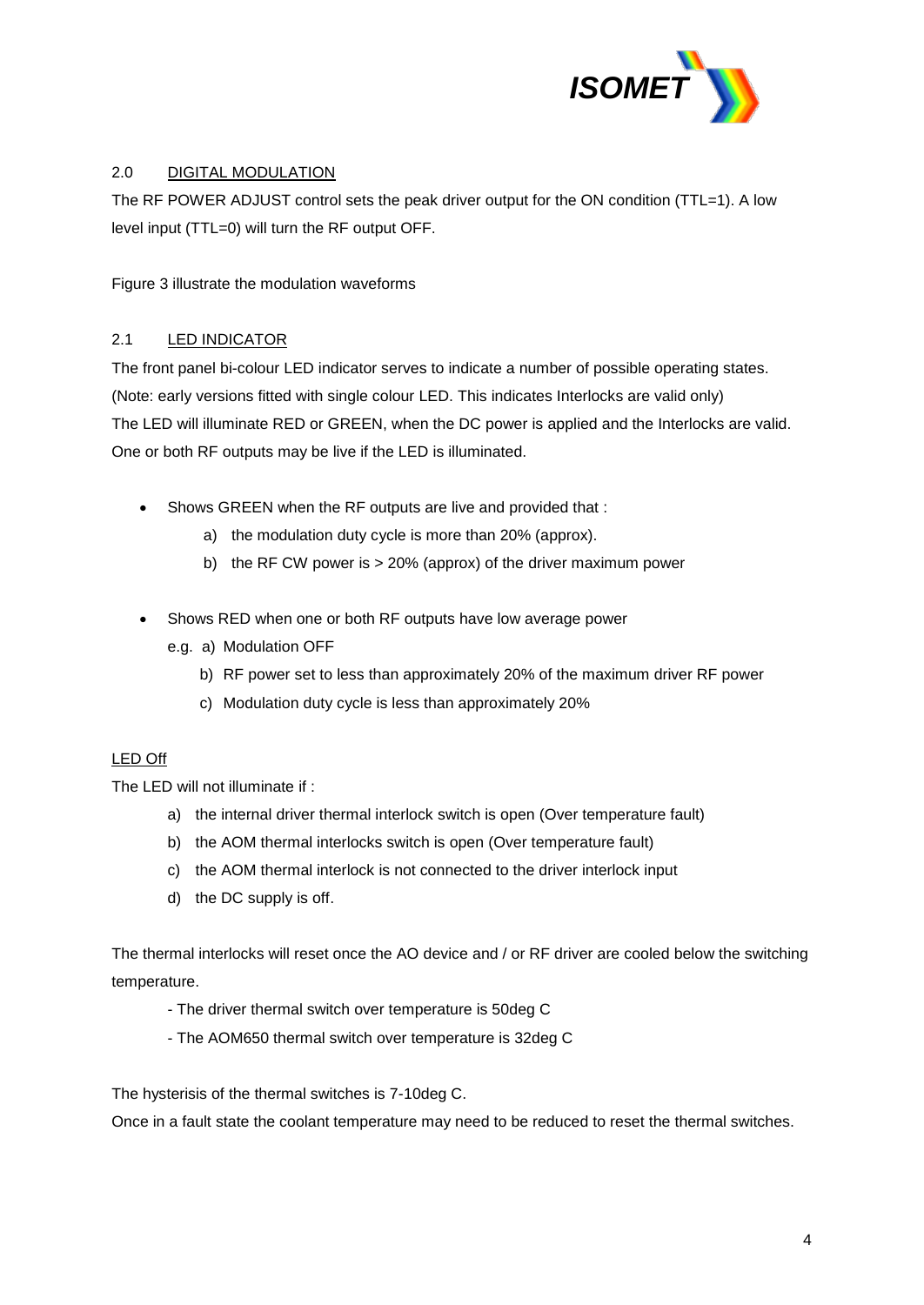

#### 3 INSTALLATION AND ADJUSTMENT

- 3.1 Connect cooling water to the RFA4060-2. Refer to Figure 1. Connect cooling water to the AO device. (see appendix A for dual port cooling) Due to the high RF power dissipated in the AO modulator, it is paramount that the device is operated only when water cooling is circulating. For optimum AO performance ensure the flow rate is more than 2 litre / minute at < 20 deg.C
- 3.2 Connect the positive input of the +24V (or +28V) DC power to the solder feed-thru terminal and the supply 0V (GND) to the adjacent M4 tag. DO NOT APPLY POWER.
- 3.3 Align the deflector head to insure that the incident light beam is centred in the active aperture of the deflector.
- 3.4 Connect the (2) RF output BNC jacks to the (2) SMA RF inputs of the acousto-optic deflector (or a 50 ohm RF load, if it is desired to measure the modulator RF output power). **The order of connection is important. This depends on the Bragg orientation. Figure 4 illustrates the options.**

The deflector will not be damaged if the order is incorrect but the amplifier outputs must be terminated. If the RF cable connections are incorrect, it will not be possible to achieve high efficiency at both frequencies / spot positions.

The cable lengths from the amplifier to the two RF connections of the deflector should be equal.

3.5 Connect the Interlock of the acousto-optic modulator (mini 3-pin snap connector) to the enable inputs on the 15-pin D-type connector of the RFA4060-2. Connect pin 1 of 'D' to the centre pin 1 and pin 9 of 'D' to the outer pin 2. (See Figure 5)

If the temperature of the modulator exceeds 32ºC or the internal driver temperature exceeds 70ºC, then the interlock connection becomes open circuit, disabling the RF output. An LED indicator illuminates when the Interlocks are closed and the RF is enabled. In addition, a open drain 'interlock valid' signal output is provided on pin 2 of the D-type connector for remote monitoring purposes.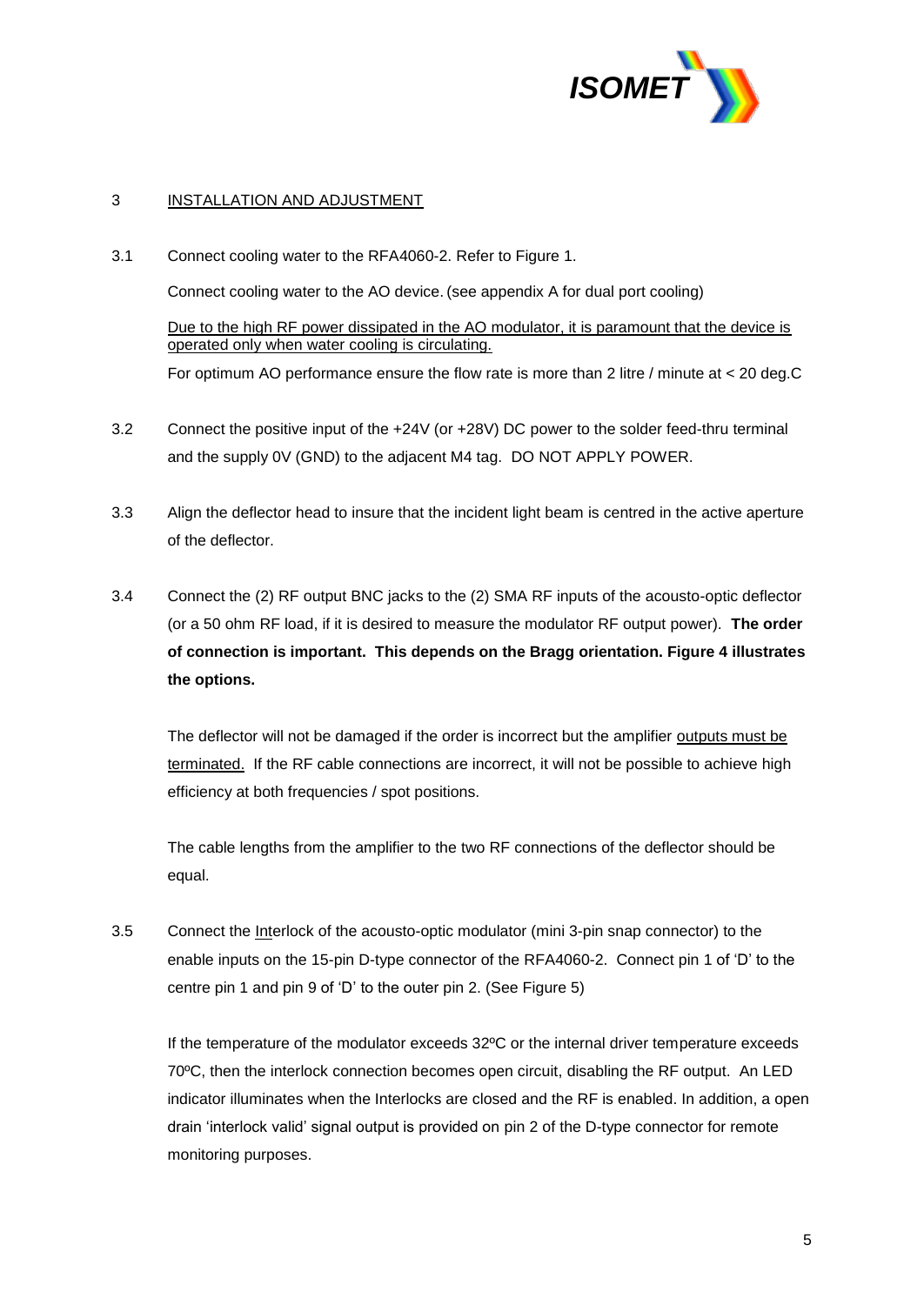

3.6 Adjustment of the RF output power is best done with amplifier connected to the acousto-optic modulator. The Amplifier maximum output power is factory preset to approx 70W per output (140W total).

The optimum RF power level required for the modulator to produce maximum first order intensity will be different at various laser wavelengths and/or frequencies. Applying RF power in excess of this optimum level will cause a decrease in first order intensity (a false indication of insufficient RF power) and makes accurate Bragg alignment difficult. It is therefore recommended that initial alignment be performed at a relatively low RF power level.

- 3.6 Locate the PWR ADJ access holes on the driver end plate.
- 3.7 With an insulated alignment tool or screwdriver rotate both PWR ADJ 1 (40MHz) and PWR ADJ 2 (60MHz) potentiometers fully anti-clockwise (CCW) i.e.OFF, then clockwise (CW) approx 1/2 turn.
- 3.8 Apply DC to the amplifier.
- 3.9 Apply a TTL High (or 5.0V) constant modulation signal to the Modulation input on the 15way D-type connector of the RFA4060-2. Connect the modulation signal to pin 7 of 'D' type and signal return to pin 14. (For the RFA4060-2A, apply a constant 10V analog modulation signal)

#### 3.9.1 Select a spot frequency.

Connect the Freq Select signal to pin 8 of 'D' type and signal return to pin 15. For 40MHz diffracted spot, apply a constant TTL high level (or 5.0V) to the Frequency Select input on the 15way D-type connector. For 60MHz output, apply a TTL low level (or leave unconnected).

# **Bragg angle sensitivity increases with frequency, therefore it is recommended that the initial Bragg angle adjustment be made at 60MHz. See figure below.**

This graph shows the AOM650 sensitivity to Bragg angle error.

This plot also gives an estimate of the DE reduction due to Input Beam Divergence or Convergence.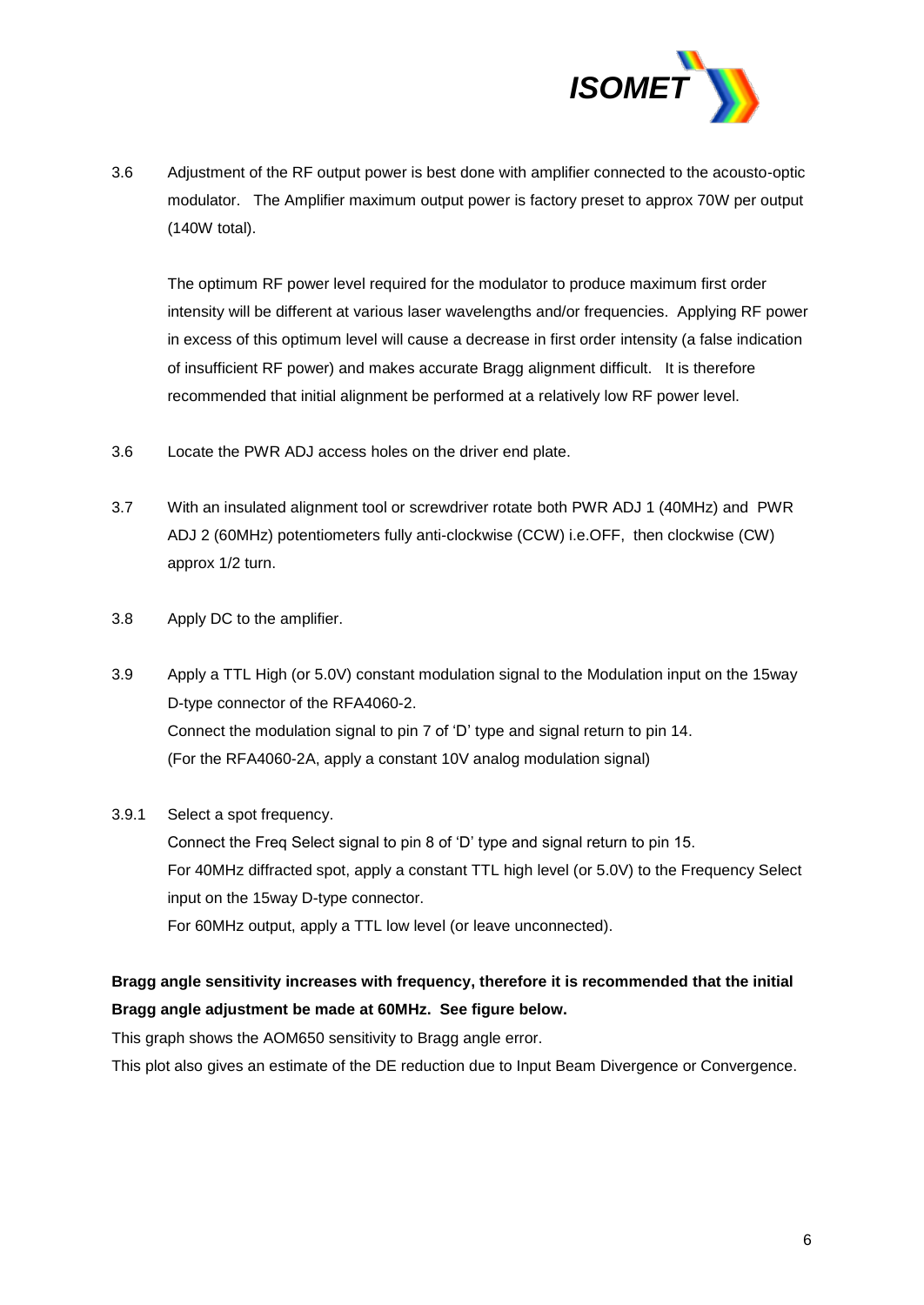



#### **Alignment**

Input the laser beam toward the centre of either aperture of the AOM. Ensure the polarization is horizontal with respect to the base and the beam height does not exceed the active aperture height of the AOM.

Start with the laser beam normal to the input optical face of the AOM and very slowly rotate the AOM (direction related to the RF connection order). See Figure 5 for one possible configuration.

- 3.10 Observe the diffracted first-order output from the acousto-optic modulator and the undeflected zeroth order beam. Adjust the Bragg angle (rotate the modulator) to maximise first order beam intensity.
- 3.11 After Bragg angle has been optimized for 60MHz (Freq Select signal = Low), slowly increase the RF power. Rotate PWR ADJ2 for 60MHz until the maximum first order intensity is obtained.
- 3.12 Change the selected Frequency to 40MHz (Freq Select signal = High). Increase the RF power for this frequency. Rotate PWR ADJ1 for 40MHz until the maximum first order intensity is obtained at this spot.

To equalise deflection efficiency, alternate between the two frequencies and carefully re-adjust Bragg angle and RF powers to give the same efficiency for both. (Note: the power meter may require repositioning for the two angles.)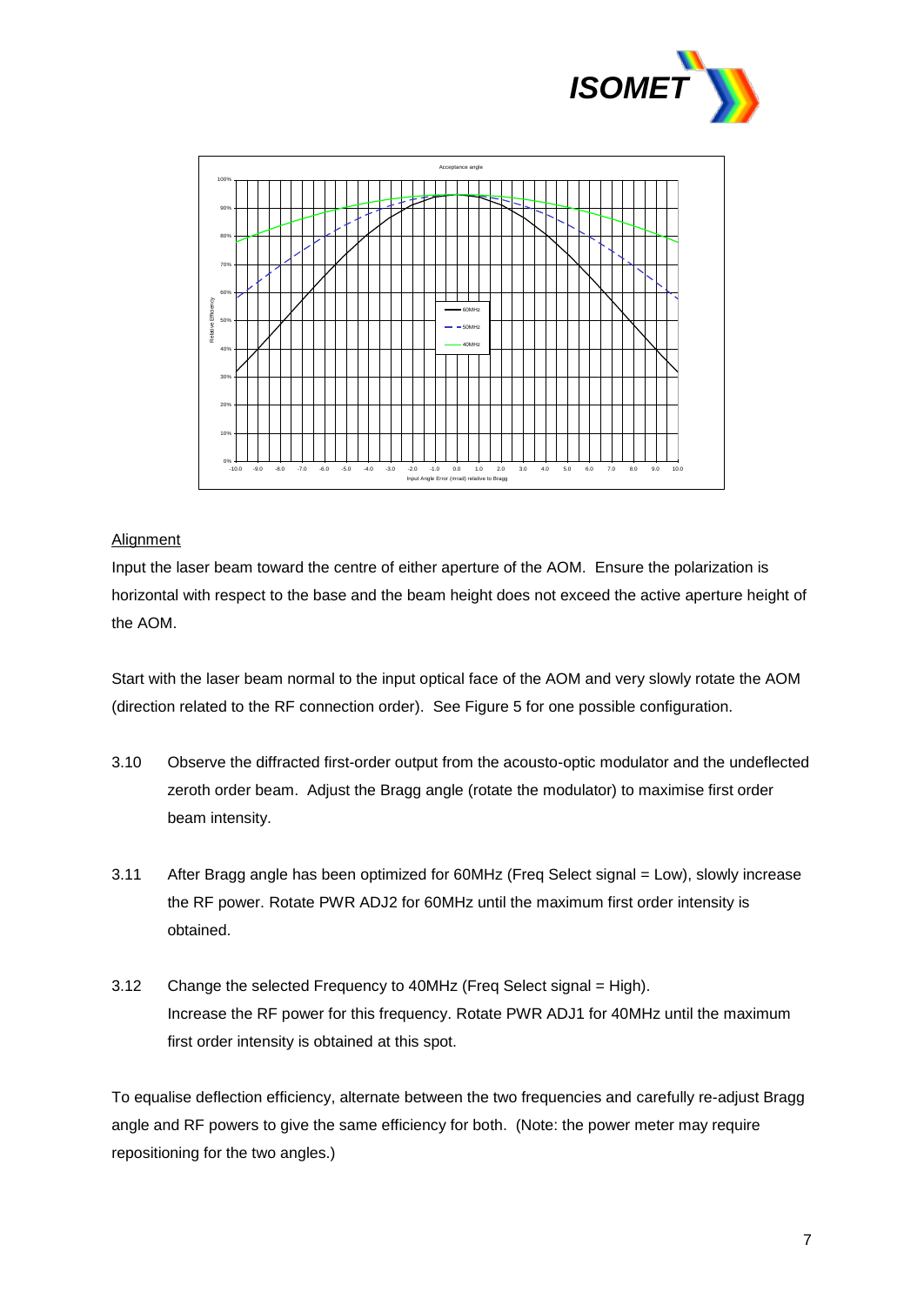

# **PLEASE NOTE**

3.13 If high efficiency cannot be achieved at both frequencies, it is probable that the RF connections to the AOM are incorrect. In this case the phase delayed output of the RFA4060-2 is connected to the incorrect input of the AO deflector. See Fig 4 for guidance.

Turn off the DC power to the RFA4060-2 and exchange RF connections at the Driver. Repeat the above alignment procedure.

3.14 The driver and deflector are now ready for use.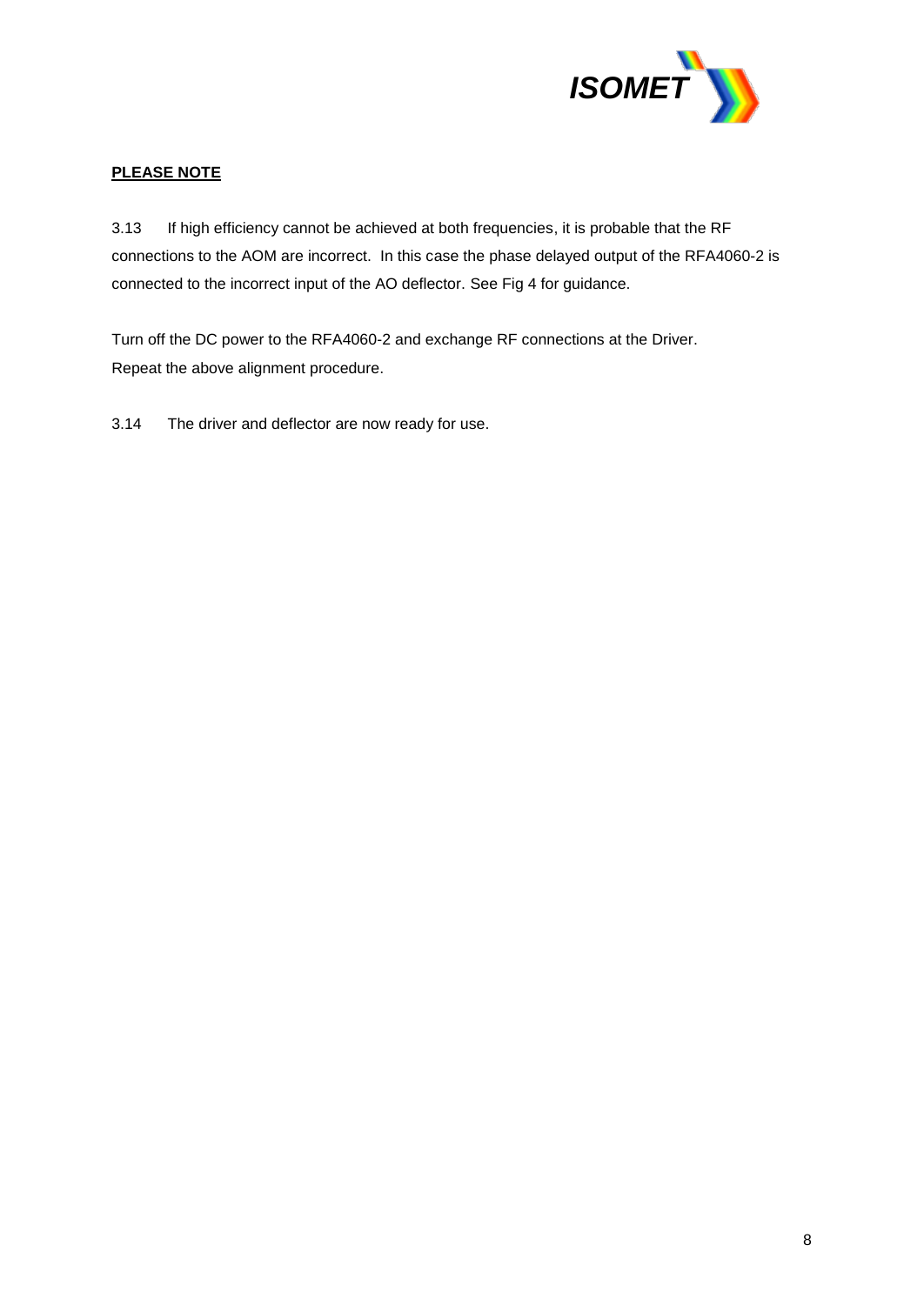

## 4. MAINTENANCE

#### 4.1 Cleaning

It is of utmost importance that the optical apertures of the deflector optical head be kept clean and free of contamination. When the device is not in use, the apertures may be protected by a covering of masking tape. When in use, frequently clean the apertures with a pressurized jet of filtered, dry air.

It will probably be necessary in time to wipe the coated window surfaces of atmospherically deposited films. Although the coatings are hard and durable, care must be taken to avoid gouging of the surface and residues. It is suggested that the coatings be wiped with a soft ball of brushed (short fibres removed) cotton, slightly moistened with clean alcohol. Before the alcohol has had time to dry on the surface, wipe again with dry cotton in a smooth, continuous stroke. Examine the surface for residue and, if necessary, repeat the cleaning.

#### 4.2 Troubleshooting

No troubleshooting procedures are proposed other than a check of alignment and operating procedure. If difficulties arise, take note of the symptoms and contact the manufacturer.

#### 4.3 Repairs

In the event of deflector malfunction, discontinue operation and immediately contact the manufacturer or his representative. Due to the high sensitive of tuning procedures and the possible damage which may result, no user repairs are allowed. Evidence that an attempt has been made to open the optical head will void the manufacturer's warranty.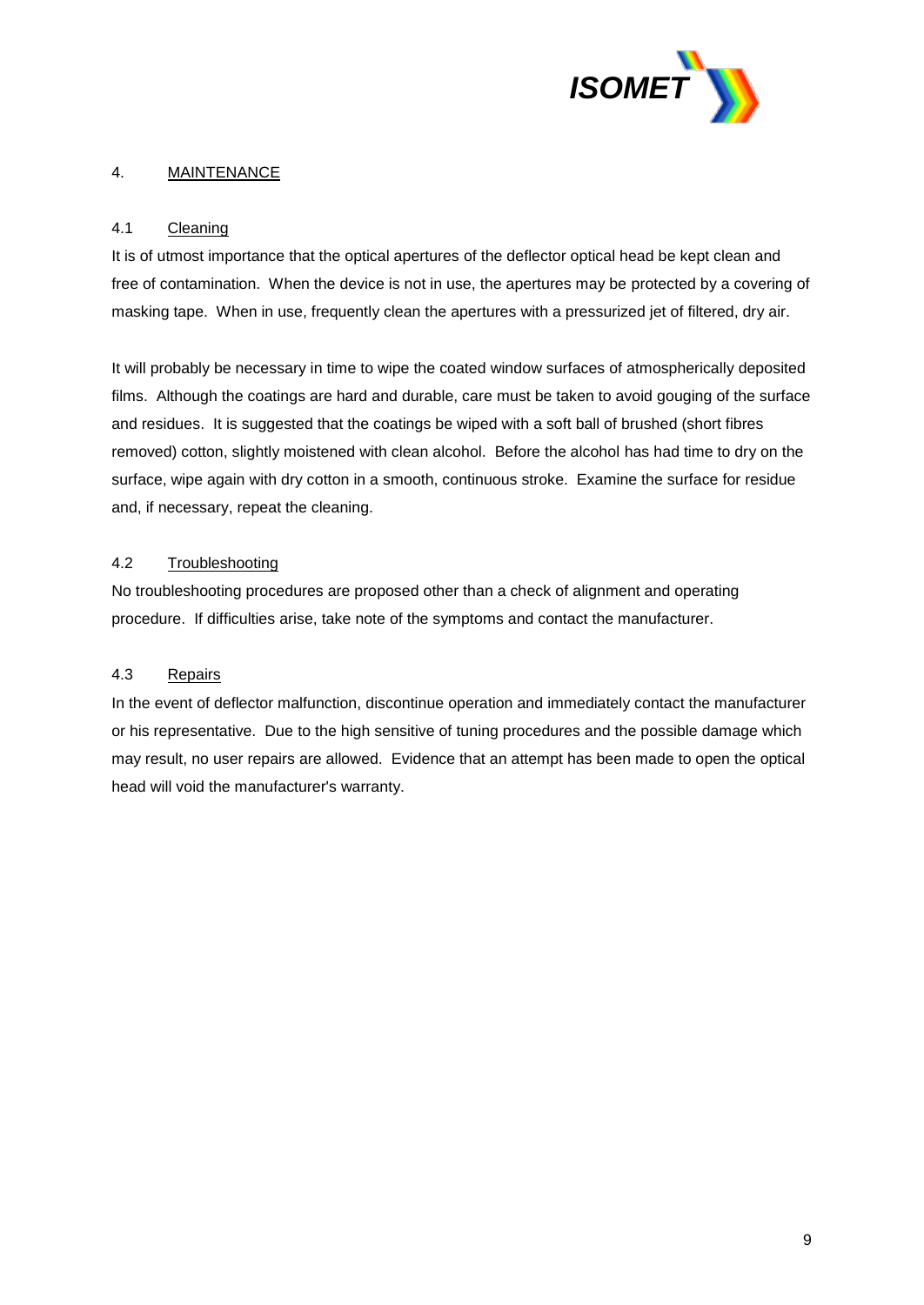

#### **RFA 4060-2 Standard Version**

# **Connection Summary**

# 1.0 15 way 'D' Type Control Connection

| Signal                                                          | Type  | Pin out connection            |
|-----------------------------------------------------------------|-------|-------------------------------|
| Frequency Select, TTL<br>$High = 40MHz$ , Low = 60MHz           | Input | Signal pin 8<br>Return pin 15 |
| Digital Modulation TTL *<br>$< 0.8V$ (off), >2.7V(on)           | Input | Signal pin 7<br>Return pin 14 |
| Interlock<br>(connect to AO modulator 'INT,<br>normally closed) | Input | Signal pin 1<br>Return pin 9  |

| 'Interlock Valid' monitor                | Output | Signal pin 2  |
|------------------------------------------|--------|---------------|
| (Open Drain logic, $Low = OK$ )          |        | Return pin 10 |
| Maximum applied voltage                  |        |               |
| (via external pull up resistor) = $5.5V$ |        |               |
| Maximum current = 10mA                   |        |               |

\*Optional Analog Modulation < 0.4V(off) to 10.0V(on) : Model RFA4060-2A

#### 2.0 Mounting Holes

4 x M5

#### Notes:

#### **The modulation input signal (pin 7) needs to be applied**

The interlock signal must be connected. Contacts closed for normal operation.

3.0 RF Power Adjustment PWR ADJ 1 sets 40MHz RF maximum power PWR ADJ 2 sets 60MHz RF maximum power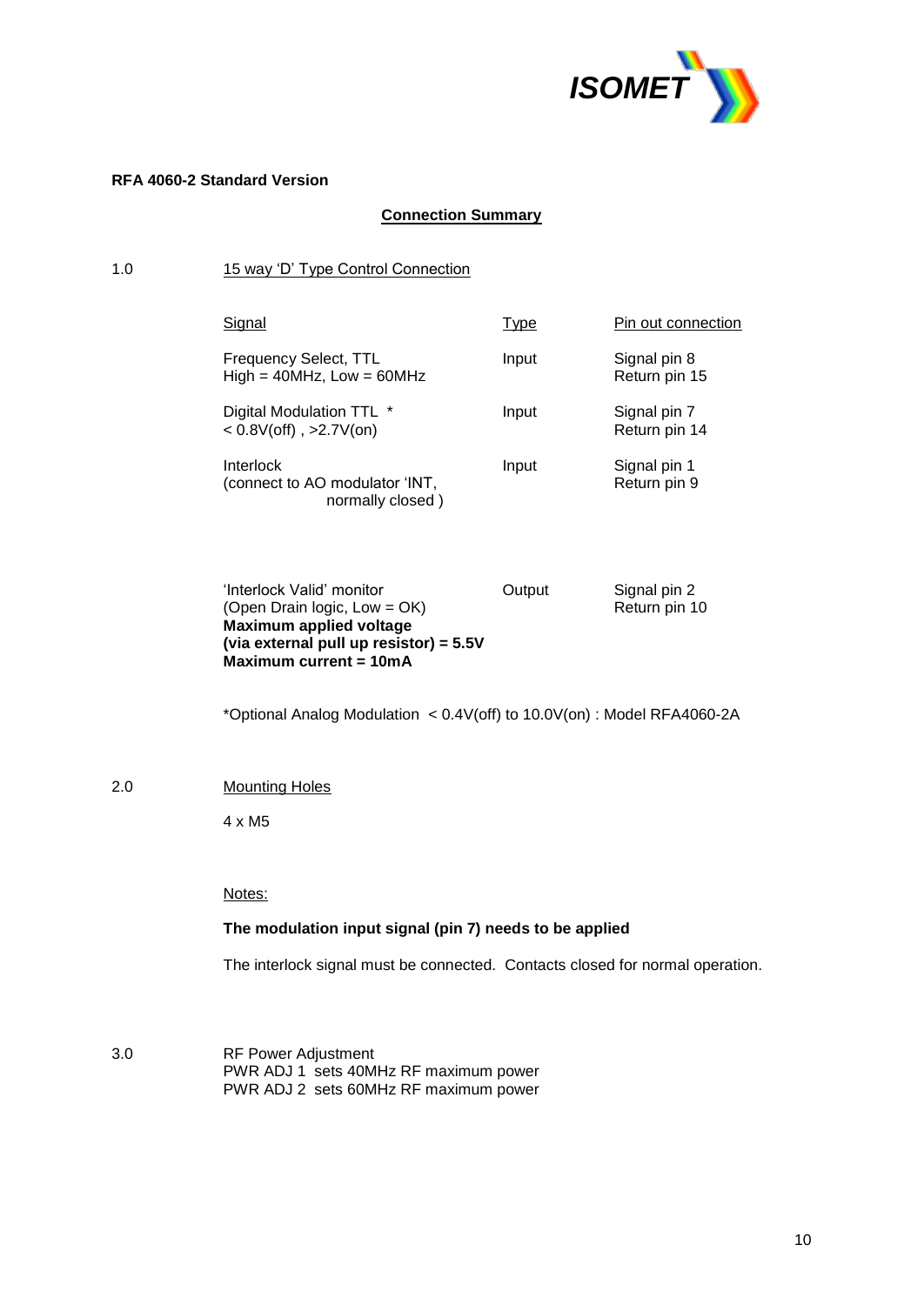

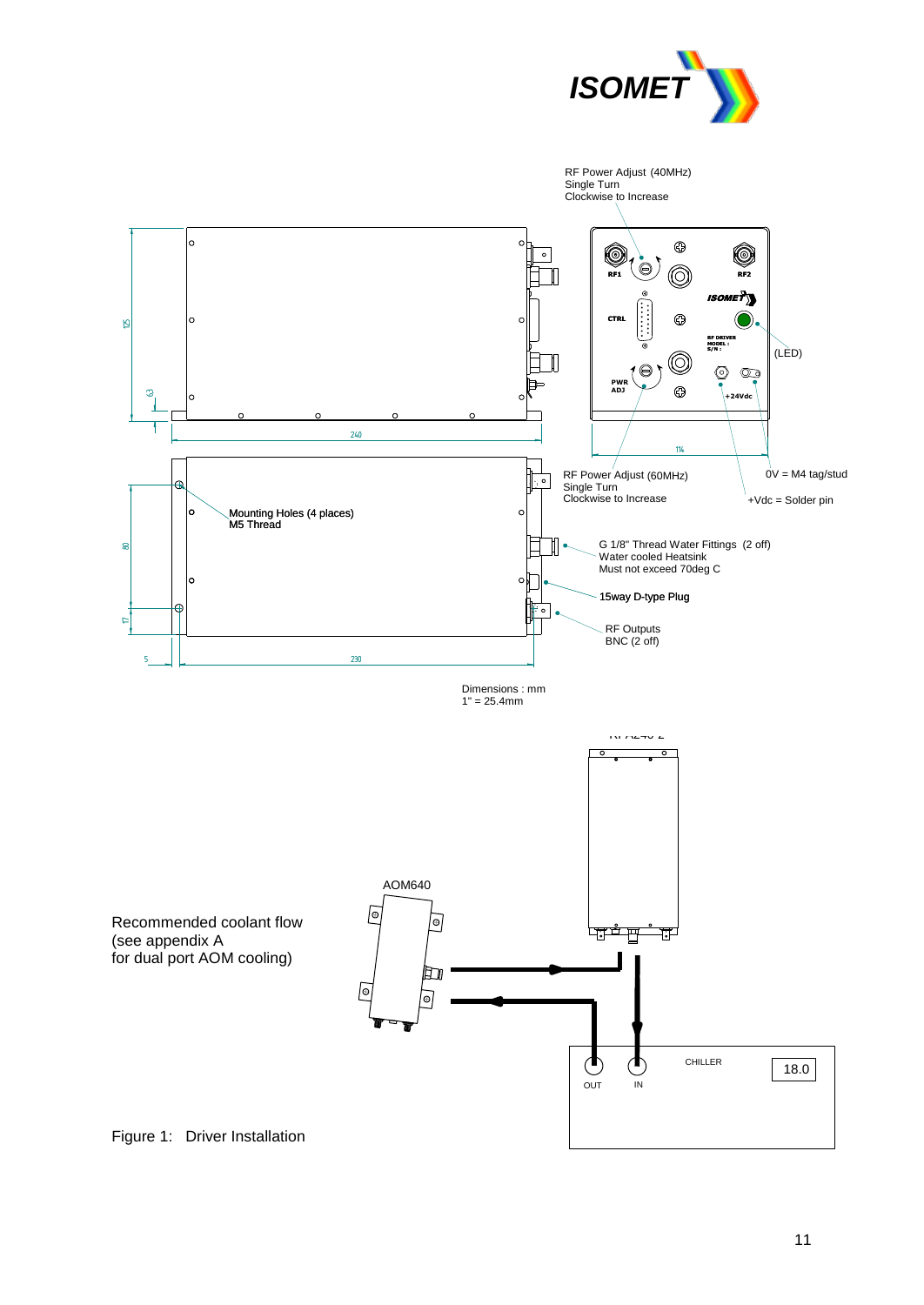



Figure 2: Driver Block Diagram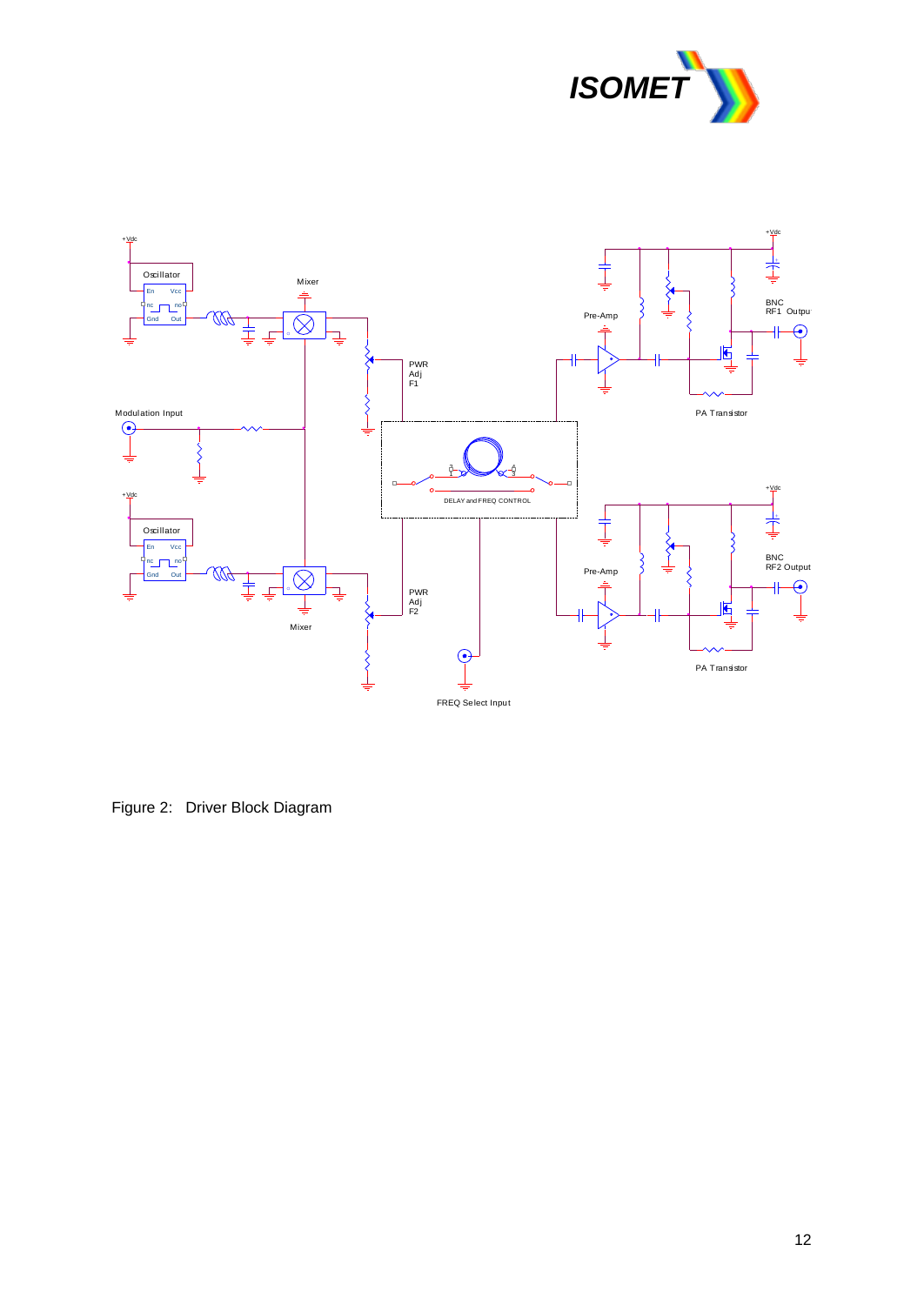



RF Carrier





Figure 3: Typical Digital Modulation Waveforms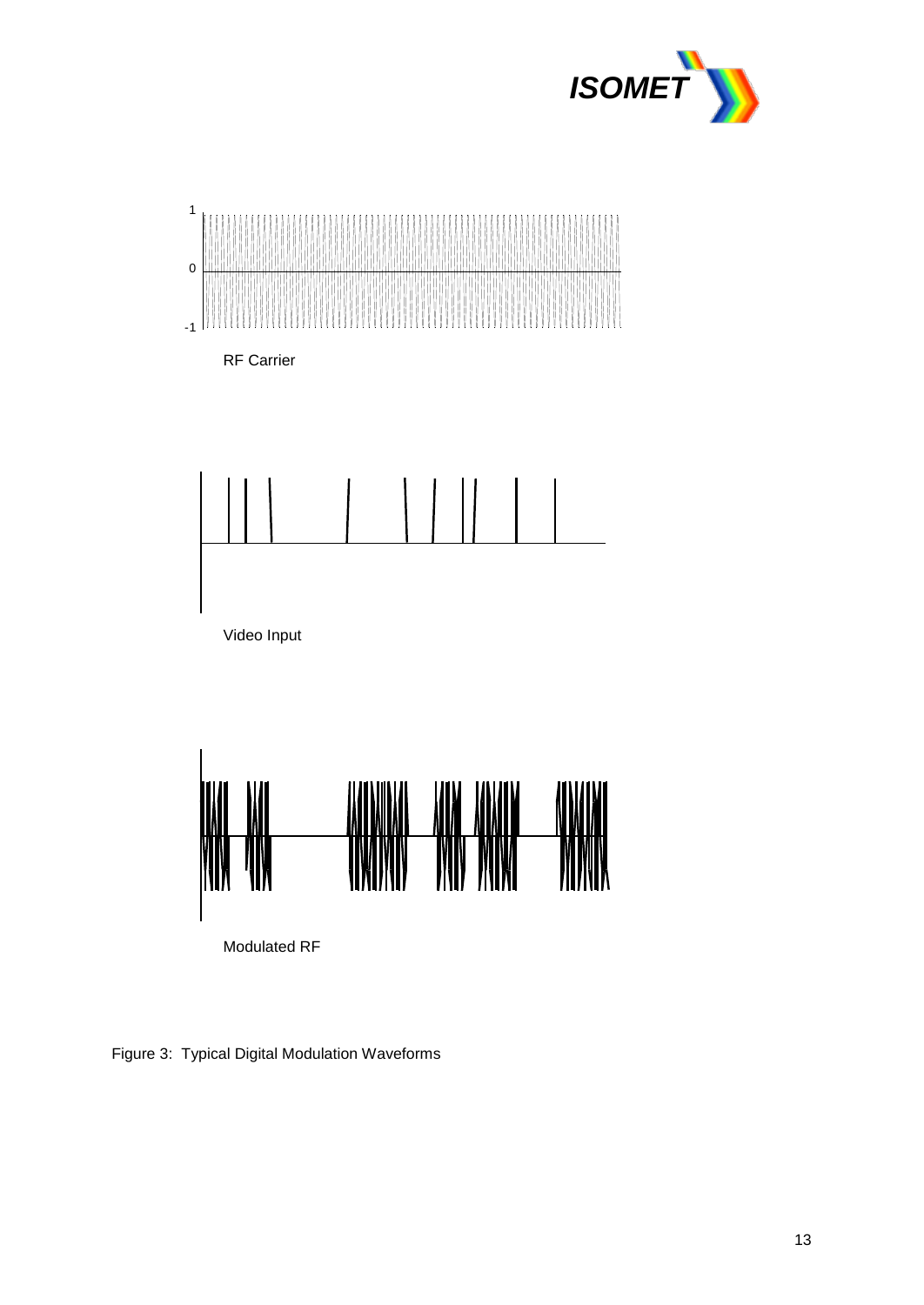



Correct orientation as viewed from top of AOD (Connector identification may differ)

Figure 4: Connection orientations  $(J1 = RF1, J2 = RF2)$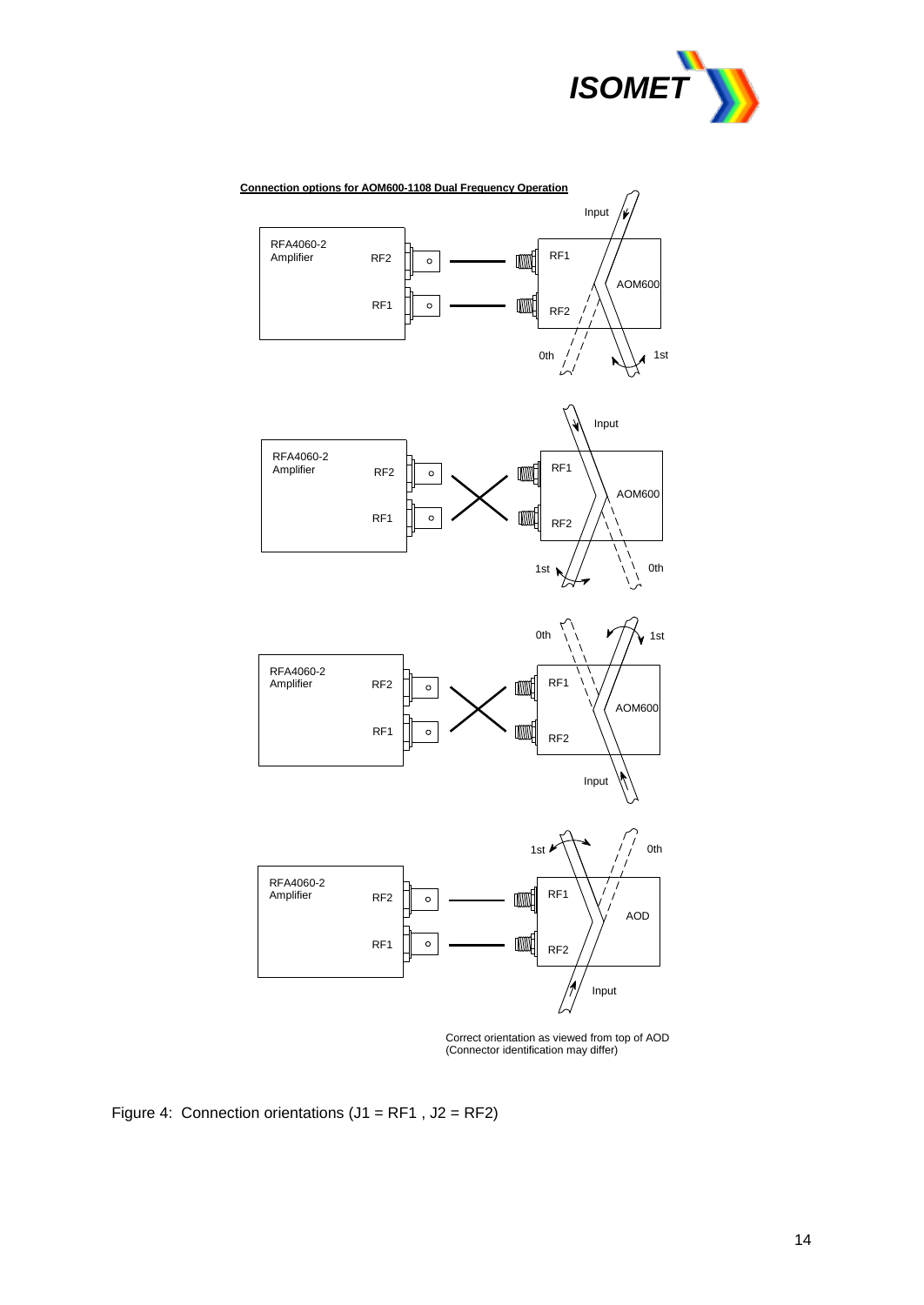



Figure 5: Typical Connection Configuration. See Figure 4 for alternate beam orientations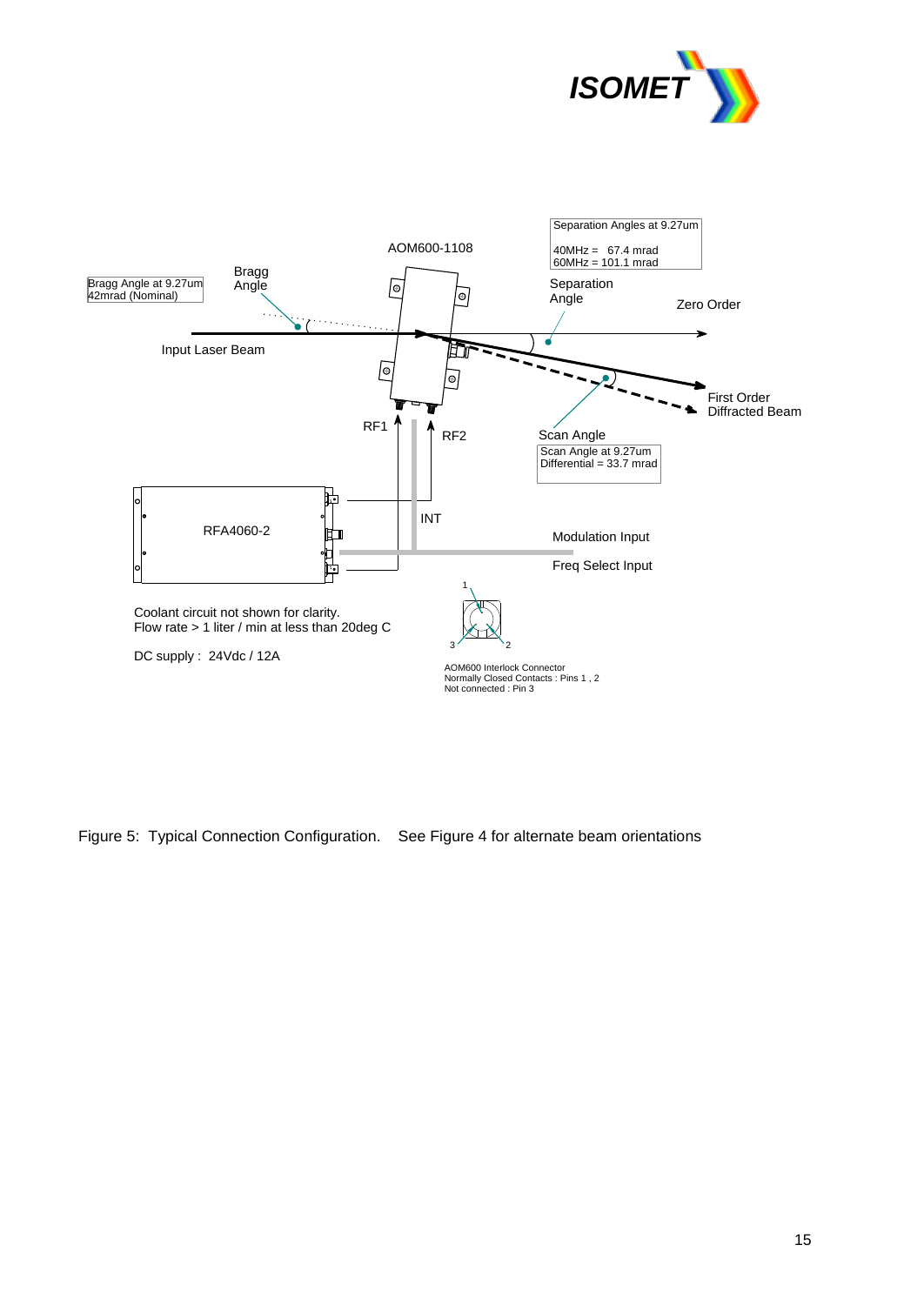

#### **Basic AO Modulator Parameters**



The input Bragg angle, relative to a normal to the optical surface and in the plane of deflection is:  $\theta_{BRAGG}$  =  $\lambda$ .fc  $2.9$ 

The separation angle between the Zeroth order and the First order is:

$$
\theta_{\text{SEP}} = \frac{\lambda \text{.fc}}{v}
$$

Optical rise time for a Gaussian input beam is approximately:  $t_r =$  $0.65.d$ v

where:  $\lambda$  = wavelength  $fc = centre frequency = 40MHz / 60MHz$  $v =$  acoustic velocity of interaction material  $= 5.5$ mm/usec (Ge)

 $d = 1/e<sup>2</sup>$  beam diameter